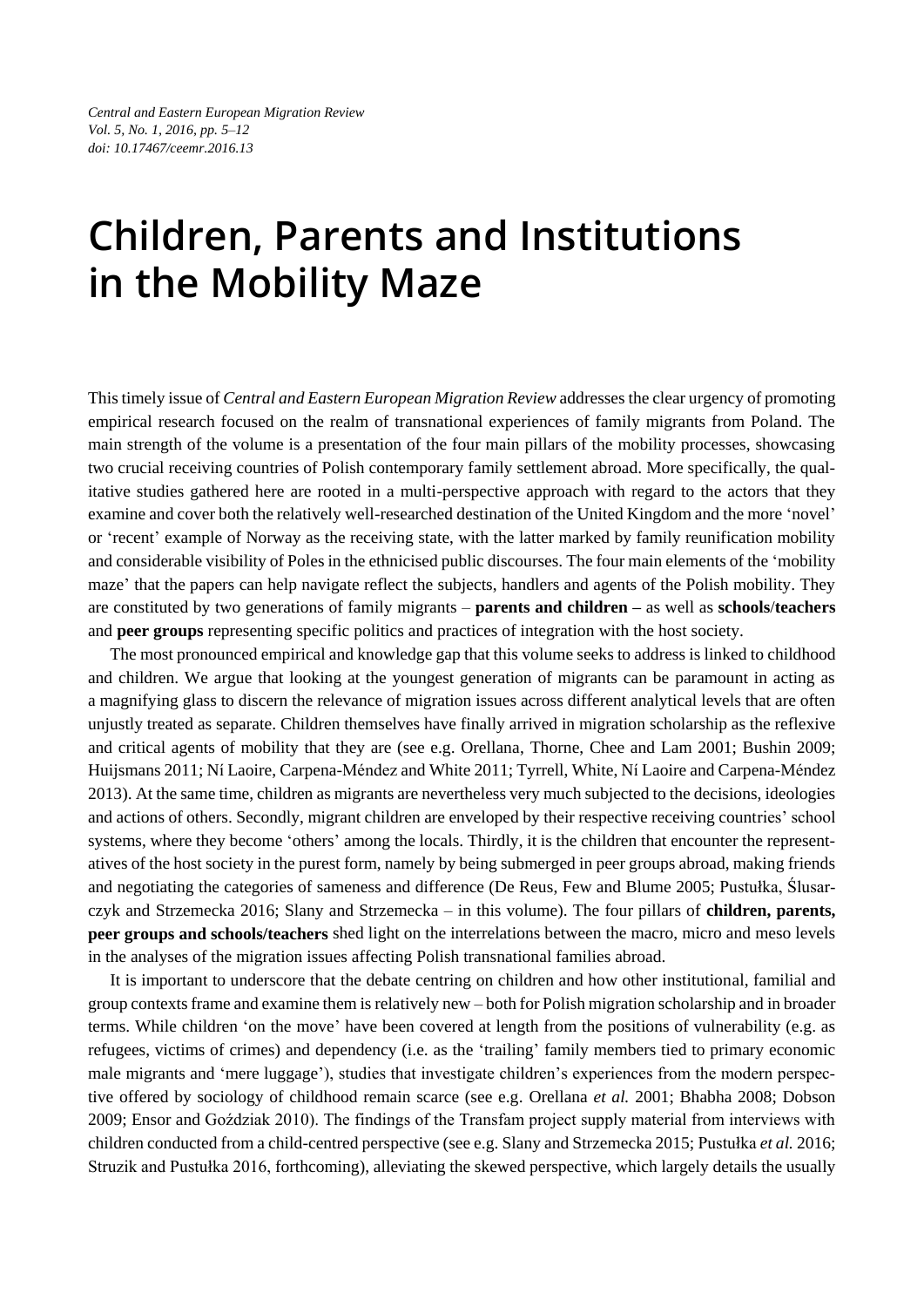negative portrayals of migrant children's behavioural and school problems (e.g. Kawecki, Kwatera, Majerek and Trusz 2012; Szczygielska 2013; Kawecki, Trusz, Kwatera and Majerek 2015) and only marginally sees them as important actors within the social systems of transnational kinship (e.g. Danilewicz 2011; White 2011). Simultaneously, international scholars increasingly look to migrant children to shed light on the particularities of the context of Polish migrant children (e.g. Moskal 2010, 2015, 2016, Ní Laoire *et al.* 2011). For instance, Ní Laoire and colleagues researched children in Ireland and focused on translocal belongings (2011: 160, 162), especially tackling the ways in which sense of belonging is perceived, renegotiated and manifested across the different contexts of 'pluri-local life-worlds' (*ibidem*: 159). Drawing on Ní Laoire and colleagues (2011), Pustułka *et al.* (2016) claim that Polish children's individual identity is built through constant negotiations with others in the process of doing multi-layer identity and belonging, reiterating that the three main social contexts of this process encompass family, peer groups and global culture. Analogically, three components of affinity and propinquity, language and lifestyle, as well as family practices (e.g. leisure patterns, food) correspond with these areas (Pustułka *et al.* 2016) and are also explored in this volume by Slany and Strzemecka, as well as Moskal and Sime. On this note, we would like to emphasise that the editors' engagement and work in the international research project Transfam (*Doing Family in a Transnational Context*. *Demographic Choices, Welfare Adaptations, School Integration and the Everyday Life of Polish Families Living in Polish–Norwegian Transnationality*) 1 constituted a profound impulse for bringing together research that revolves around children in mobility in the Polish case. As an international research endeavour, the Transfam project has fostered international cooperation and yielded in-depth examinations of the relevance of the Polish migration to Norway, more importantly using a range of methodological approaches to provide a holistic portrait of the family and mobility nexus in the case of Polish–Norwegian transnationality.

The multi-perspective lens of Transfam puts families under the microscope, addressing, among others, challenges faced by migrant children, both as members of families and broader kin, and as 'first points of contact' with the receiving society as school attendees. A finding that transpires from the Transfam research results reflects the manner in which the centrality of children's transnational biographies shines through the stories of parents, teachers and children themselves. As argued by the authors in this volume, the fundamental position of children is crucial for discerning a systemic policy standpoint of the receiving locale's institutions, as well as clearly deterministic for migrant parents and patterns of settlement. This argument notwithstanding, children also experience a loss of social status acquired in the country of origin, as the migrant trajectory often causes feelings of confusion across the 'interconnected spaces' (Ní Laoire *et al.* 2011: 157). This means that, as Wærdahl argues in this volume, the children feel 'temporarily visible'. Consequently, the articles presented here seek to fill the void with regard to disconnected themes and areas in the studies on children, discussing their belonging, linguistic practices, school performance, challenges and outcomes, as well as family ties.

The next departure point proving the tangible interlinks of the debates on the children/families/mobility nexus is that it cannot be denied that the identity constructions, agency and subjectivity of a child migrant will always rely on the connections between the micro, macro and meso levels (Ślusarczyk and Nikielska-Sekuła 2014: 177). Breaking down the matrix in which children take centre stage, it is nevertheless notable to see them as entangled with other mobility-relevant aspects and ascertain that they predominantly live their lives abroad as a consequence of their parents' decisions. While this does not negate the fact that children's views are only considered to a limited extent in the family mobility decision making and trajectories, it is clear that many adults explain their reasons to migrate as something they have embarked on 'for the sake of the family', not least in the Polish case, as Ryan and Sales (2013), Ślusarczyk and Pustułka (in this volume) and Pustułka *et al.* (2016) argued. More specifically, in terms of the immediate nuclear family practices and orientations abroad, children's life chances and pathways are shaped by the parental attitudes and views about mobility and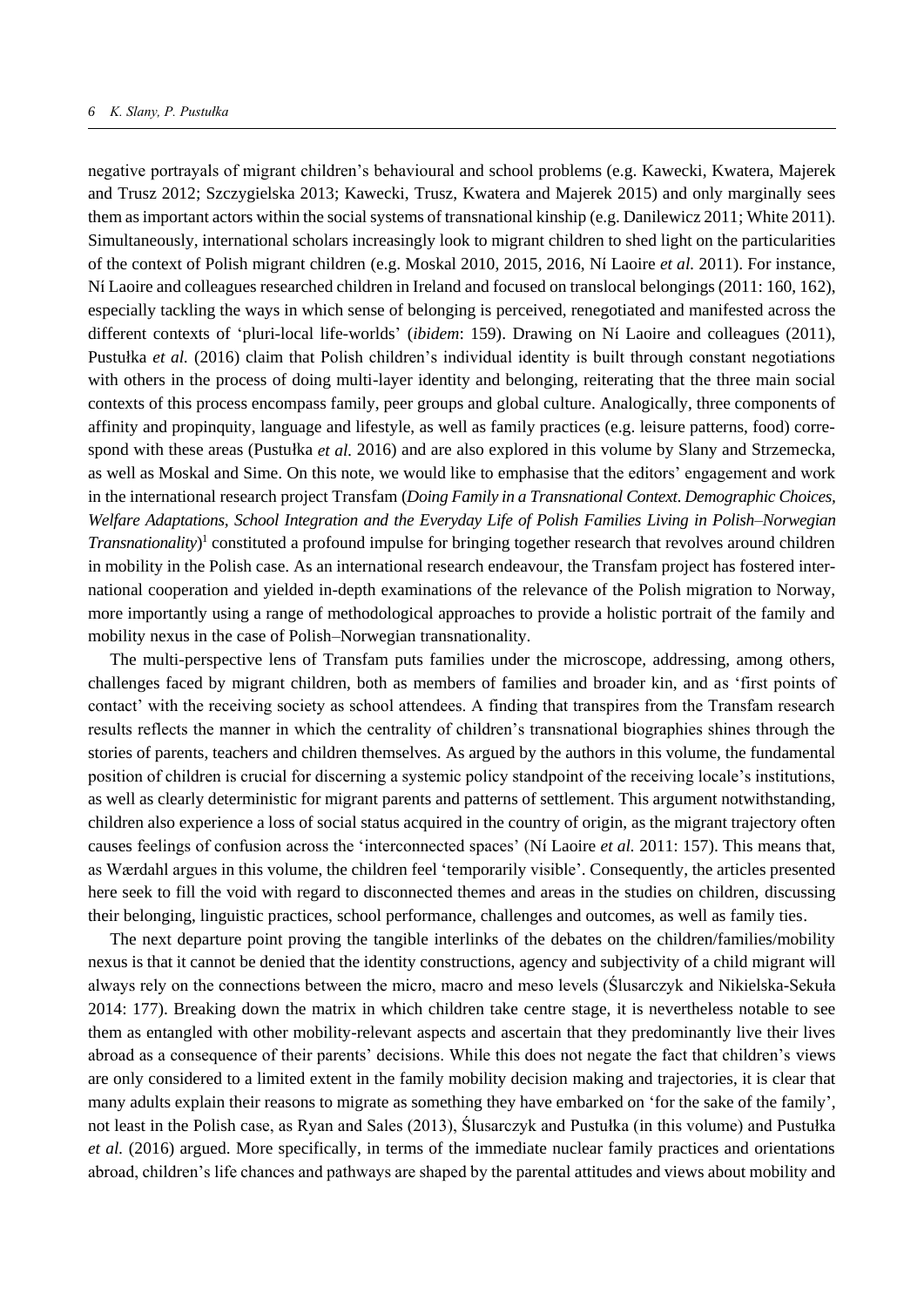belonging (see e.g. Lopez Rodriguez 2010; Ní Laoire *et al.* 2011; Pustułka 2014; Pustułka *et al.* 2016; Ślusarczyk and Pustułka – in this volume; Trevena, McGhee and Heath – in this volume). They also depend on the somewhat more measurable role that the family's social class status and its economic standing play in eliciting and evoking the realisation of certain educational ideologies (Kirova 2007; Goulbourne, Reynolds, Solomos and Zontini 2010). Migrating to ensure a better future for their children means that parents not only hold their offspring's happiness dear, but also actively engage with their educational attainment (see Trevena *et al.*; Ślusarczyk and Pustułka; Wærdahl – all in this volume). The financial stabilisation of the family situation post-migration becomes one of the predicators of children's (educational and adaptation) success.

Next, on the meso level, peer groups are particularly conducive to how migrant children's wellbeing and success are viewed. Though not directly covered by the authors in this volume, they seem to permeate as a backdrop for the final area enclosed by the **school** setting**.** In fact, it can be argued that there is no more important setting here than the macro-level of systemic, institutional and political sets of beliefs that are realised in the context of schools, classrooms, curricula and so on (Devine 2005, 2009; Kirova 2007; Arzubiaga, Noguerón and Sullivan 2009; Portes and Rivas 2011). While there is certain progress and more dedication to informing parents about the differing ideologies guiding the schooling systems across Europe (Devine 2005; Ryan, Sales, Lopez Rodriguez and D'Angelo 2008; Sales, Lopez Rodriguez, D'Angelo and Ryan 2010; Kosmalska 2012; Kułakowska 2014; Trevena 2014), it remains valid to claim that the migrant parents' resentment and resistance towards educational approaches abroad may affect children's willingness to integrate and impact on both their peer relations (see e.g. Pustułka 2014) and their educational outcomes (Trevena *et al.* – in this volume). In that sense, the families need assistance that is aimed at overcoming the challenges of migration processes. Various forms of aid on the one hand relate to the available welfare instruments (see Ślusarczyk and Pustułka – in this volume), but also signify the contact with people from their new surroundings (teachers, peers/friends, neighbours, co-workers), as Wærdahl correctly argues in this volume. Some of the 'zones of contact' are further explored in this special issue's papers, equally in the UK (by Moskal and Sime) and in Norway. Paradoxically, at present, many concerns appear to stem from an evident lack of family-centred diaspora politics and policies on the part of the Polish state.

In sum, migrant children are never left in a vacuum as subjects with full agency; rather, their biographies and experiences are something of a litmus test for the irrevocable connectivity of the nuclear family (migrant parents), transnational kinship, peer group, and the socio-legal and educational system of the receiving country. One further dimension of the fourfold analysis and the thematic enquiries into the lives of children pertains to the aforementioned geographic scope and context. Broadly speaking, the selected articles zoom in on the two key destinations of the Polish post-2004 mobility and include analyses of migrant families residing in the United Kingdom (Trevena *et al.*; Moskal and Sime) and Norway (Slany, Strzemecka; Ślusarczyk and Pustułka; and Wærdahl). Peripheral yet equally important are the two somewhat differently positioned contributions on the amassed gendered (conjugal and interfamilial) causes of emigration found among Polish women (Urbańska) and the ethnicised reception of migrant children in Norway (Nikielska-Sekuła). The authors paint a multidimensional picture made possible by the range of methodologies that the studies employ, which we will now describe in more detail.

## **Contributions and structure of the volume**

The issue comprises seven articles, as well as one research report. Krystyna Slany and Stella Strzemecka's article *Who Are We? Cultural Valence and Children's Narratives of National Identifications* opens the collection. In their analysis of Transfam's empirical material collected during interviews with young children of contemporary Polish migrants in Norway, the authors share a robust and designated framework for linking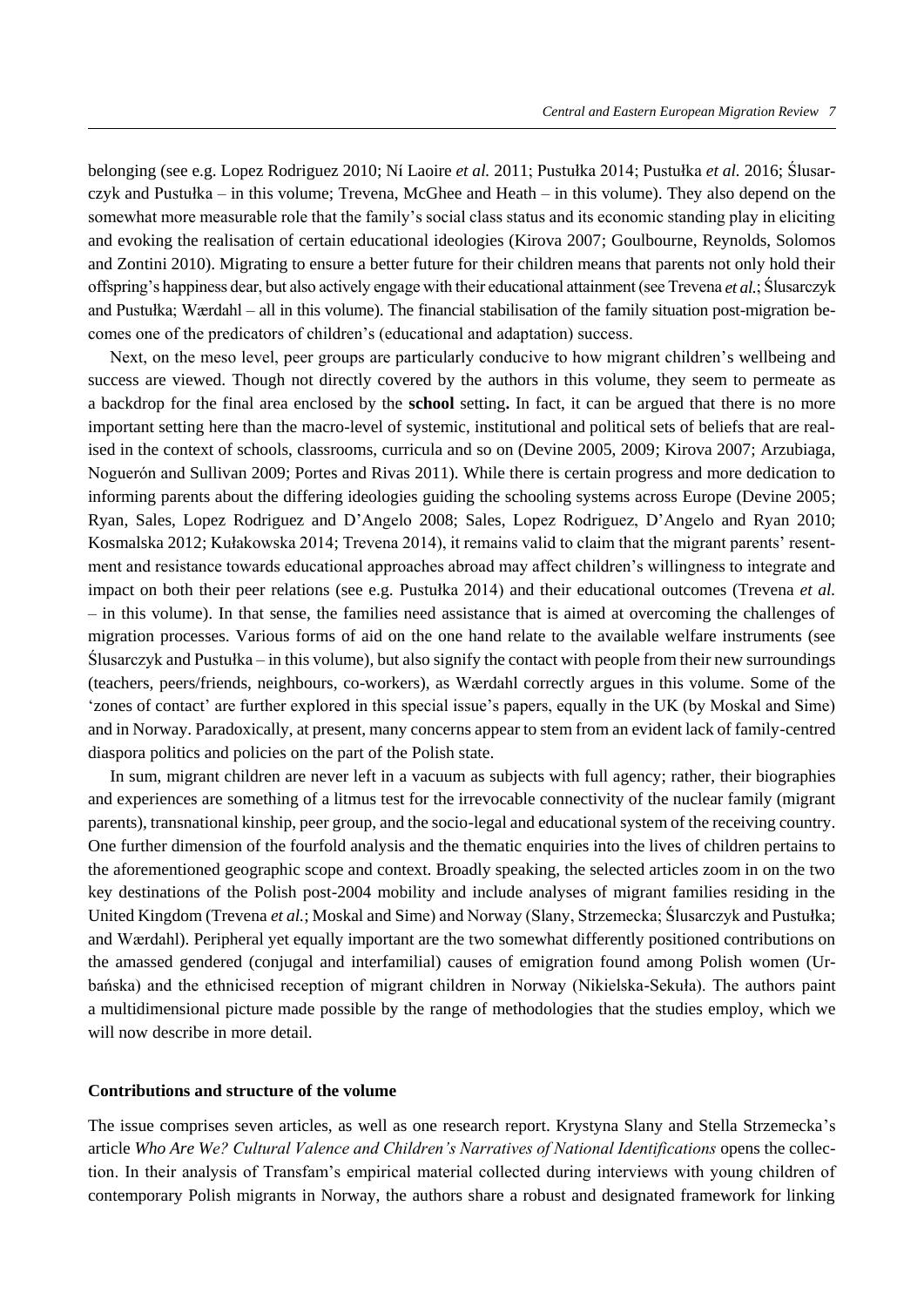theoretical conceptualisations of identities to children's stories. With their timely and innovative revival of Antonina Kłoskowska's cultural valence (adoption of culture) approach, Slany and Strzemecka demonstrate a plethora of factors that determine the relationally constructed belonging(s) of the youngest migrants. Their findings prove that children not only need a sense of national belonging(s), but also gladly demonstrate their identification(s). Slany and Strzemecka concur with international scholars in saying that expressing identification neither necessarily means belonging to a single national culture (e.g. Polish and/or Norwegian), nor does it equate with the adoption of said culture. The approach proposed by the authors appears to have a continuous relevance for future investigation, as children's identity work is clearly tied to the scope and strength of the internalised material and symbolic elements of their parents' home country, yet is also likely to be subject to change in the context of the host society, with its ideologies transported through schooling, peer groups and the broader integration politics of the Norwegian state.

The next article, Marta Moskal and Daniela Sime's *Polish Migrant Children's Transcultural Lives and Language Use*, transports us to Scotland, where Polish children have had a chance to be incorporated into the educational system over the last decade, following the most intensive migrant influx occurring immediately after Poland's EU accession. The authors bring together two stand-alone studies and discuss the vital issue of language use among children with a Polish ethnic background. Basing their arguments on interviews with children, parents and teachers, as well as observations in schools and family homes, Moskal and Sime point to the dynamic and struggles for linguistic hegemony between the public/school/majority language (English) and the private/family competence in the parents' mother tongue (Polish). While Polish children are found to have substantial language skills in English, which may even leave them operating as cultural interpreters, there is a downside to the fact that maintenance and tuition of the home/ethnic language falls exclusively on families. Therefore, Moskal and Sime argue, there is a need to reflect upon the current form and focus of the language policies, as the capital, capacity and identity work encapsulated in the use of language have a cardinal effect on the situation of the transnational migrant families and children. According to the authors, reform of educational policies and practices should not only encompass Polish children in Scotland, but rather tackle the ethnic and linguistic diversity among school-aged migrants across Europe.

Switching to the stories of Polish parents raising school-aged children in Norway, Magdalena Ślusarczyk and Paula Pustułka demonstrate how parental perceptions of the Norwegian education system not only vary and change over time, but may also hinder or aid their children's adaptation processes. In their article *Norwegian Schooling in the Eyes of Polish Parents: From Contestations to Embracing the System*, the authors point to the fact of constant 'referring back' by the parents to what they know about schools either from their own experiences of growing up in Poland, or from the stories and comparisons made with reference to the kin members left behind. Ślusarczyk and Pustułka differentiate the generalised educational ideologies with which they find the parents eventually complying, and the more specific evaluations of certain practices of disciplining, social distancing and grading. Above all else, the authors clearly argue that Polish family migration is no longer hectic, but rather child-centric in terms of how educational attainment and ease of anchoring a child (or children) in the school setting has become a priority for the parents. As with the previous article, when reflecting on Norway the authors also point to the need for critical assessment of the potential systemic ethnic discrimination on the one hand, and add individual biographic experiences that allow the Polish parents to alleviate the tensions stemming from cultural and systemic differences on the other. Using the temporal dimension of the length of stay abroad as a predicator, they also show a novel area of Polish parents actually praising the Norwegian schools for their approach to diversity and inclusion, as well as support and assistance mechanisms.

Staying in a similar framework of learning about children from their parents, Paulina Trevena, Derek McGhee and Sue Heath's article further highlights the paramount dedication and potential misunderstandings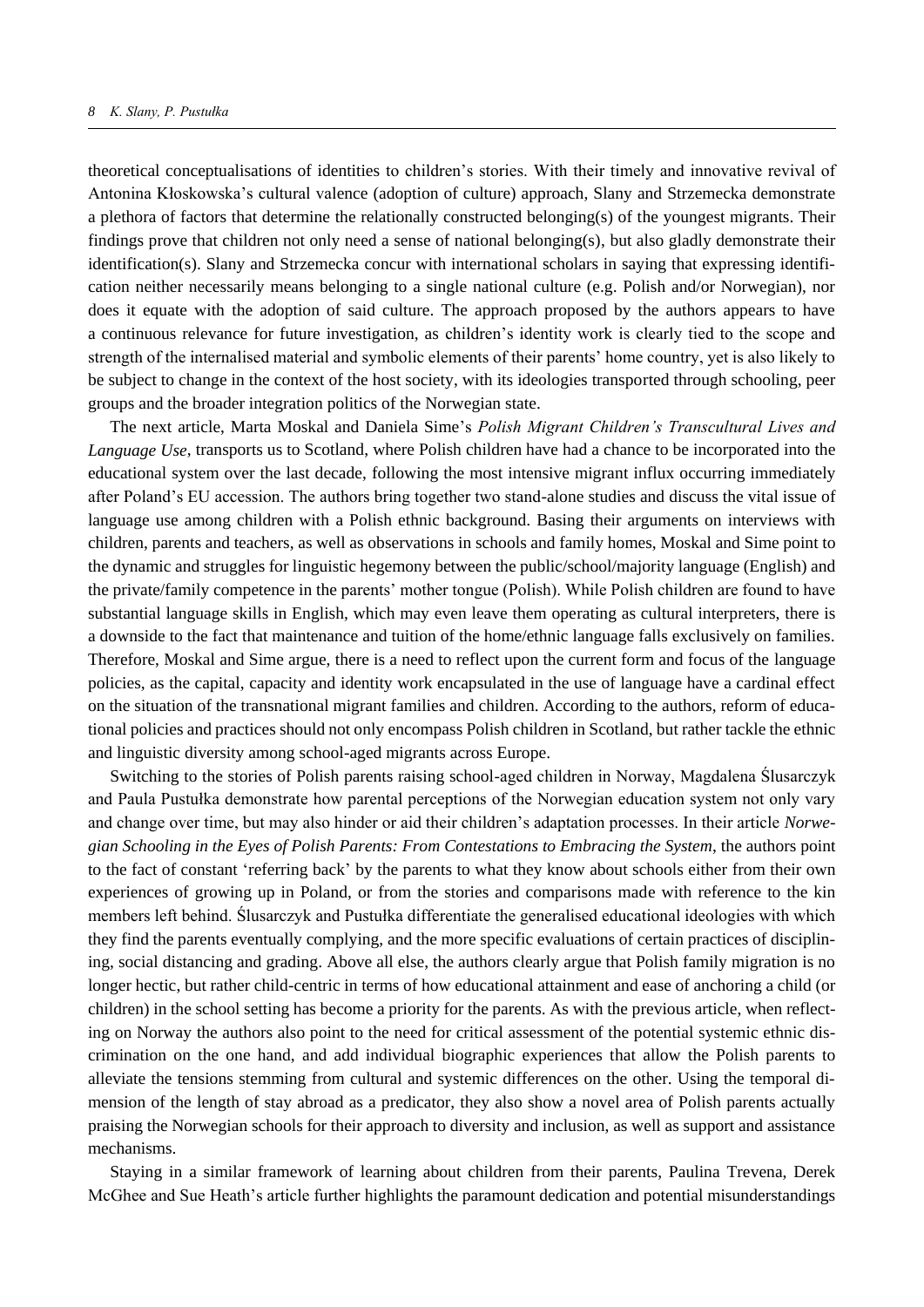that Polish migrant parents face, this time in the context of the United Kingdom as the receiving state. In their article *Parental Capital and Strategies for School Choice Making: Polish Parents in England and Scotland*, the authors focus on the critical moment on the trajectory of migrant children's education that is the selection of a particular school. This process is comparatively interesting, since only the recent democratisation and marketisation of schooling in Poland has brought the dilemmas of school choice and rankings to the homes of middle- and upper-class Poles (Kołodziejska and Mianowska 2008). On the contrary, as Trevena and colleagues demonstrate, the British education system elicits and demands parental involvement in the school choice process to a much greater extent. The authors examine the desires for high academic achievement that Poles (regardless of their social class status, and thus unlike the native populations in England and Scotland) believe to be the guarantee of a successful life abroad. At the same time, Trevena *et al.* share evidence on how this ideology needs to be reconciled with the lack of 'insider knowledge' about the system. In the face of widespread educational misconceptions, the researchers see Polish parents as relying on 'bonding social capital' and provide insights into choosing faith-based educational entities. Furthermore, they venture the claim that any 'mistakes' that are unavoidable in the face of unfamiliarity with the local context may in fact have a long-lasting negative effect for the educational outcomes of Polish children in England and Scotland.

Going back to Norway, Randi Wærdahl's contribution draws on the Transfam findings and pairs them with the interview material collected for subsequent projects. In her article entitled *The Invisible Immigrant Child in the Norwegian Classroom: Losing Sight of Polish Children's Immigrant Status Through Unarticulated Differences and Behind Good Intentions*, Wærdahl wonders what awaits Polish children who arrive in Norway. Though Polish migrants might be the most visible ethnic group in Norway at present (Bell and Erdal 2015), there is little attention given to Polish children, especially in the field of educational policy. The author examines how Polish migrant children are faring through the prism of school integration, looking at the stories shared by Polish migrant and returned mothers, teachers who work with Polish children on a daily basis in Norwegian schools, as well as social workers. In her paper, Wærdahl shows that Polish children are frequently seen as unproblematic due to their cultural and racial proximity to the local population. At the same time, she argues that downplaying the differences of norms, expectations and ideologies that guide school and necessitate certain behaviours as appropriate on the part of children and parents alike can in fact be a 'disservice' to the children whose challenges are overlooked. By engaging with the categories of sameness and difference, Wærdahl's contribution expands the outlook of this volume, which calls for employing a critical lens for looking at ethnicity and mobility in postmodern families (De Reus *et al.* 2005).

Finally, in the article *Transnational Motherhood and Forced Migration. The Unexplored Reasons of the Polish Working Class Women Migration 1989–2010 and Their Consequences*, Sylwia Urbańska focuses on making a broader typology of maternal migration and absence. She presents a biographically oriented case-study, mainly investigating the intersection of culture, economic conditions as well as pre-existing kinship structure for mother–child relations in the separated dyad. Urbańska demonstrates how the left-behind husband and in-laws impact on the migrant women's mothering experiences and the emotional weight of the broken family bonds across time and space. Urbańska's approach interestingly contextualises the story of a Polish migrant mother in the body of literature on domestic/intimate partner violence, dissolution of conjugal relations through and due to mobility, as well as forced migration. Using the biography of her respondent, Aldona, she shows how transnational mothering should be a conceptually and empirically more nuanced label/notion. The stories of 'unbecoming' mothers and wives illustrate a process in which migration exacerbates the intersection of gender/caring family regimes, rather than being a simple function of spatial distance.

In the separate section that once again returns our attention to Norway, Karolina Nikielska-Sekuła's research report *Selected Aspects of Norwegian Immigration Policy Towards Children* presents the issues concerning the conditions of migrant children's lives in the light of selected models of immigration and integration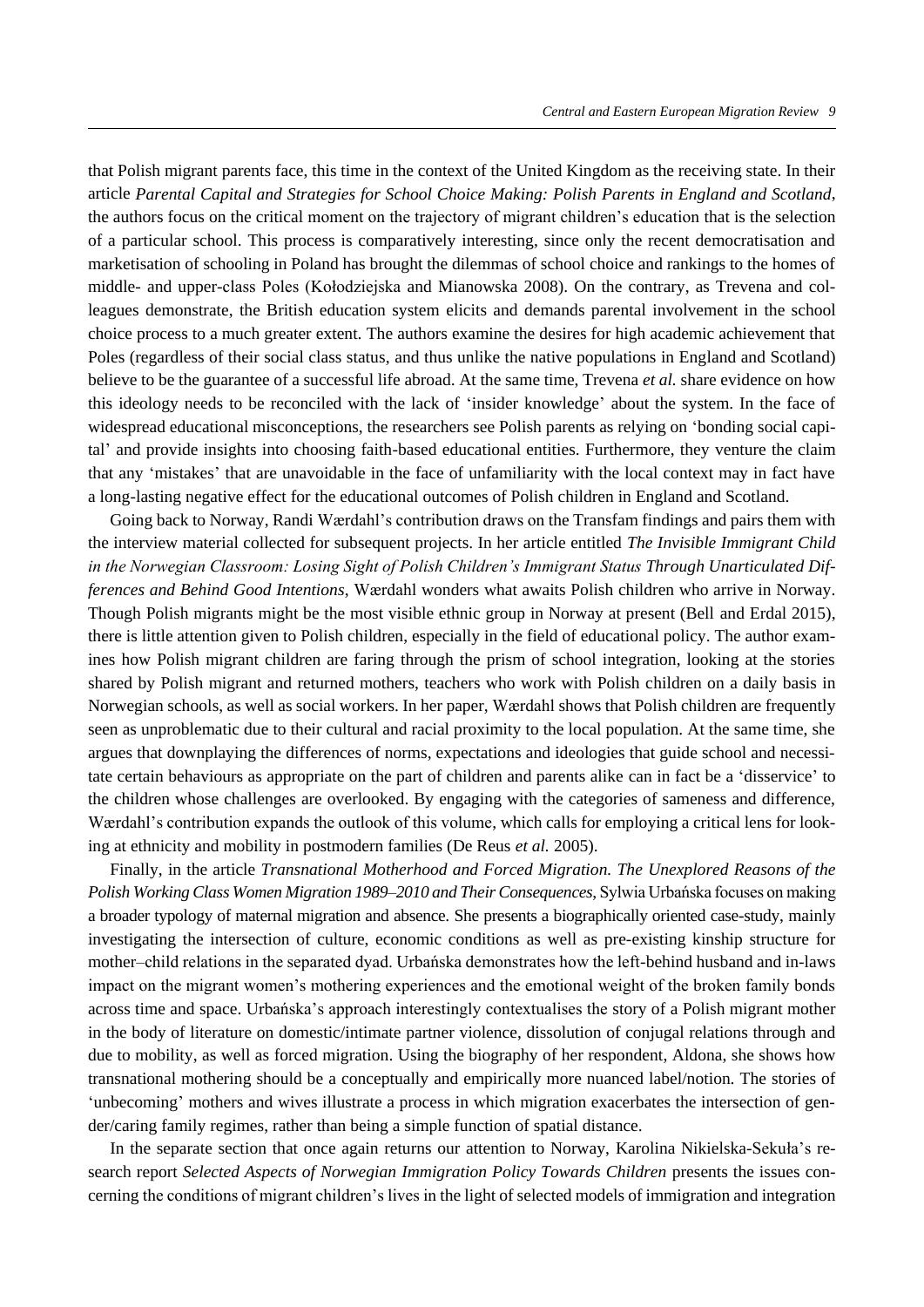policies. The author makes the secondary sources, such as the *White Paper* on migration issued to the Norwegian Parliament, more familiar and relevant for a broader conception of policy analysis, also pointing to the interrelations and interdependencies between political backing and the lives of different ethnic groups. Nikielska-Sekuła also makes use of expert interviews and ethnographic observations, indicating that children are an important target group of the Norwegian integration policy. She claims that the educational system and Child Welfare Services remain the most powerful entities that shape the agenda and determine what kind of position migrant children occupy in the Norwegian public discourse, parenting practices and society in general.

Overall, all contributions touch upon several research areas within transnationalism and migration, Polish mobility and family studies, as well as, first and foremost – the experiences and positions of migrant children. The main areas of focus outlined above crisscross throughout the analyses presented in this volume, suggesting a preference that should be given to an intersectional approach, capable of leveraging the former 'sedentary bias'. In this sense, research on children may not only no longer assume settlement in one place as normative and somehow easier for children due to their young age, but also ceases to reduce mobility to an always negative occurrence. Instead, the changing understanding of home and place among children whose voices and stories we can witness through the articles include 'images and emotions from both their locality of origin and their current place of residence' (Moskal 2015: 143). Replacing the flawed, yet deeply rooted and widely reproduced thesis of immigrant children who 'quickly adapt' (Ní Laoire *et al.* 2011: 74) faster and easier than adults (e.g. Ní Laoire *et al.* 2011: 161; Strzemecka 2015), it is proposed to further investigate how migrant children are required to put in a lot of work and effort to become part of the societies to which they transnationally belong. This applies equally to their own self-perceptions as to their position and agency in the eyes of others – their parents and institutions, as well as local peer groups they aspire to. We hope that this issue of *Central and Eastern European Migration Review* will become an impulse for ongoing and all-encompassing research that takes into account the '**mobility maze**' of peer relations, teachers' expectations, (national and global) schooling ideologies, and parental visions and goals that Polish and other migrant children find themselves navigating across Europe.

## **Notes**

<sup>1</sup> The research leading to these results received funding from the Polish–Norwegian Research Programme operated by the National Centre for Research and Development under the Norwegian Financial Mechanism 2009–2014 within the framework of Project Contract No Pol-Nor/1917905/4/2013.

> *Krystyna Slany, Jagiellonian University, Poland Paula Pustułka, Jagiellonian University, Poland*

## **References**

- Arzubiaga A. E., Noguerón S. C., Sullivan A. L. (2009). The Education of Children in Im/migrant Families. *Review of Research in Education* 33(1): 246–271.
- Bell J., Erdal M. B. (2015). Limited but Enduring Transnational Ties? Transnational Family Life Among Polish Migrants in Norway. *Studia Migracyjne* – *Przegląd Polonijny* 41(3): 77–98.
- Bhabha J. (2008). *Independent Children, Inconsistent Adults: International Child Migration and the Legal Framework*. IDP Working Papers No. 2008–02. UNICEF.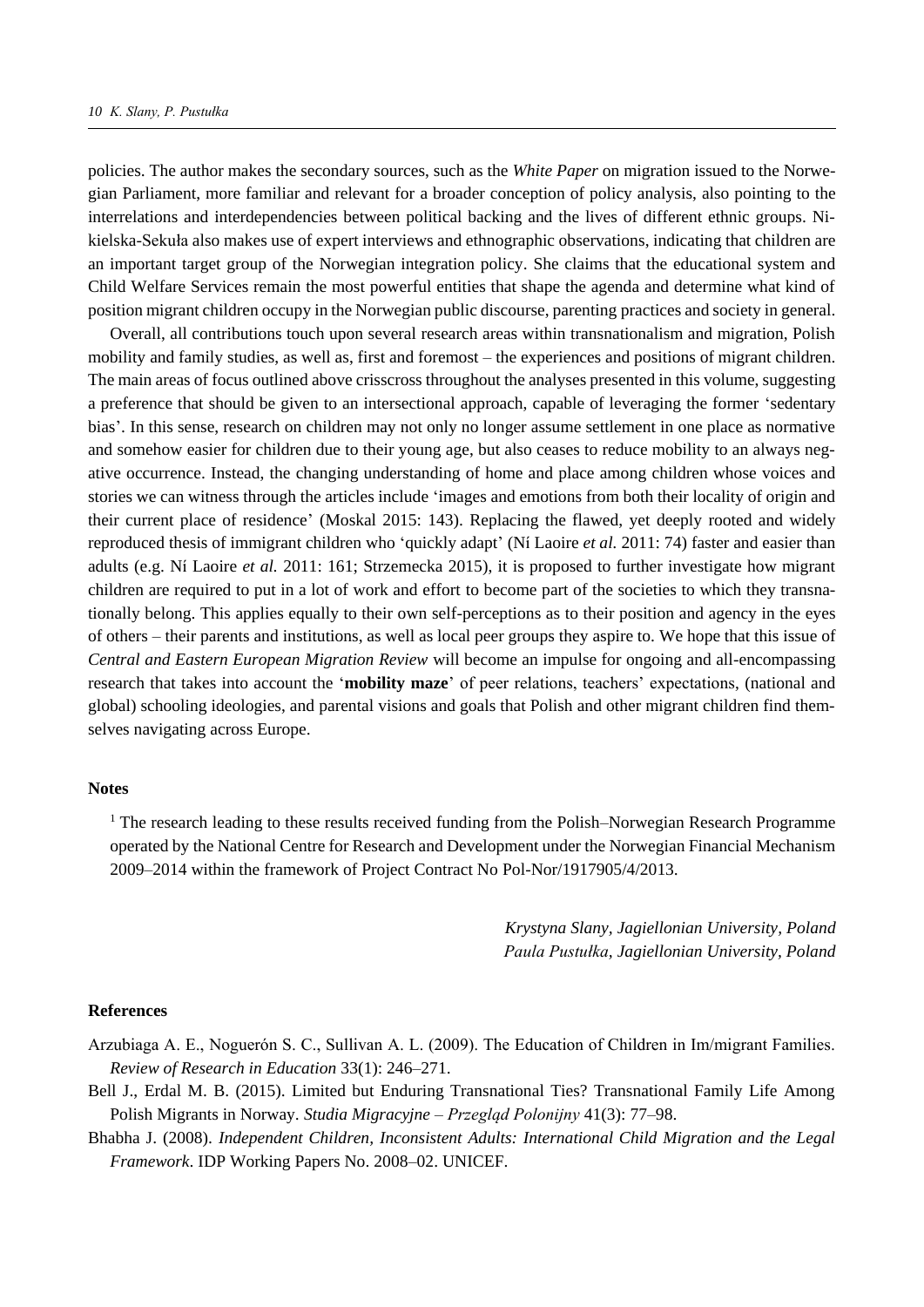- Bushin N. (2009). Researching Family Migration Decision‐Making: A Children‐in‐Families Approach. *Population, Space and Place* 15(5): 429–443.
- D'Angelo A., Ryan L. (2011). Sites of Socialization Polish Parents and Children in London Schools. *Studia Migracyjne – Przegląd Polonijny* 37(1): 237–258.
- Danilewicz W. (2011). *Rodzina ponad granicami. Transnarodowe doświadczenia wspólnoty rodzinnej*. Białystok: Transhumana.
- De Reus L., Few A. L., Blume L. B. (2005). Multicultural and Critical Race Feminisms: Theorizing Families in the Third Wave, in: V. L. Bengtson, A. C. Acock, K. R. Allen, P. Dilworth-Anderson, D. M. Klein (eds), *Sourcebook of Family Theory and Research*, pp. 447–468. Thousand Oaks, CA: Sage.
- Devine D. (2005). Welcome to the Celtic Tiger? Teacher Responses to Immigration and Increasing Ethnic Diversity in Irish Schools. *International Studies in Sociology of Education* 15(1): 49–70.
- Devine D. (2009), Mobilising Capitals? Migrant Children's Negotiation of Their Everyday Lives in School. *British Journal of Sociology of Education* 30(5): 521–535.
- Dobson M. E. (2009). Unpacking Children in Migration Research. *Children's Geographies* 7(3): 355–360.
- Ensor M. O., Goździak E. M. (eds) (2010). *Children and Migration: At the Crossroads of Resiliency and Vulnerability*. New York, NY: Palgrave Macmillan.
- Goulbourne H., Reynolds T., Solomos J., Zontini E. (2010). *Transnational Families: Ethnicities, Identities and Social Capital*. London: Routledge.
- Huijsmans R. (2011). Child Migration and Questions of Agency. *Development and Change* 42(5): 1307–1321.
- Kawecki I., Kwatera A., Majerek B., Trusz S. (2012). The Social and Educational Situation of Circular Migrants' Children in Poland. *Studia Sociologica* IV(2): 147–161.
- Kawecki I., Trusz S., Kwatera A., Majerek B. (2015). *Dzieci migrantów zarobkowych. Obywatele Europy czy eurosieroty?* Cracow: Wydawnictwo Naukowe Uniwersytetu Pedagogicznego.
- Kirova A. (2007). Moving Childhoods: Children's Lived Experiences with Immigration, in: L. Adams, A. Kirova (eds), *Global Migration and Education: Schools, Children and Families*, pp. 185–199. Mahwah, NJ: Lawrence Erlbaum.
- Kołodziejska E., Mianowska E. (2008). Kryteria elitarności szkół w świadomości społecznej różnych kategorii osób. *Rocznik Lubuski* 34(1): 27–42.
- Kosmalska J. (2012). Immigration and Primary Education in Ireland. *Studia Sociologica* IV(2): 127–146.
- Kułakowska M. (2014). Polish Children in English Schools. Institutional Challenges and Solutions. *Studia Migracyjne – Przeglad Polonijny* 40(3): 277–296
- Lopez Rodriguez M. (2010). Migration and a Quest for 'Normalcy'. Polish Migrant Mothers and the Capitalization of Meritocratic Opportunities in the UK. *Social Identities* 16(3): 339–358.
- Moskal M. (2010). *Polish Migrant Children's Experiences of Schooling and Home–School Relations in Scotland*. CES Briefings No. 54. Centre for Educational Sociology, the University of Edinburgh.
- Moskal M. (2015). 'When I Think Home I Think Family Here and There': Translocal and Social Ideas of Home in Narratives of Migrant Children and Young People. *Geoforum* 58: 143–152.
- Moskal M. (2016). Language and Cultural Capital in School Experience of Polish Children in Scotland. *Race, Ethnicity and Education* 19(1): 141–160.
- Ní Laoire C. N., Carpena-Méndez F., White A. (2011). *Childhood and Migration in Europe: Portraits of Mobility, Identity and Belonging in Contemporary Ireland.* London: Routledge.
- Orellana M. F., Thorne B., Chee A., Lam W. S. E. (2001). Transnational Childhoods: The Participation of Children in Processes of Family Migration. *Social Problems* 48(4): 572–591.
- Portes A., Rivas A. (2011). The Adaptation of Migrant Children. *The Future of Children* 21(1): 219–246.